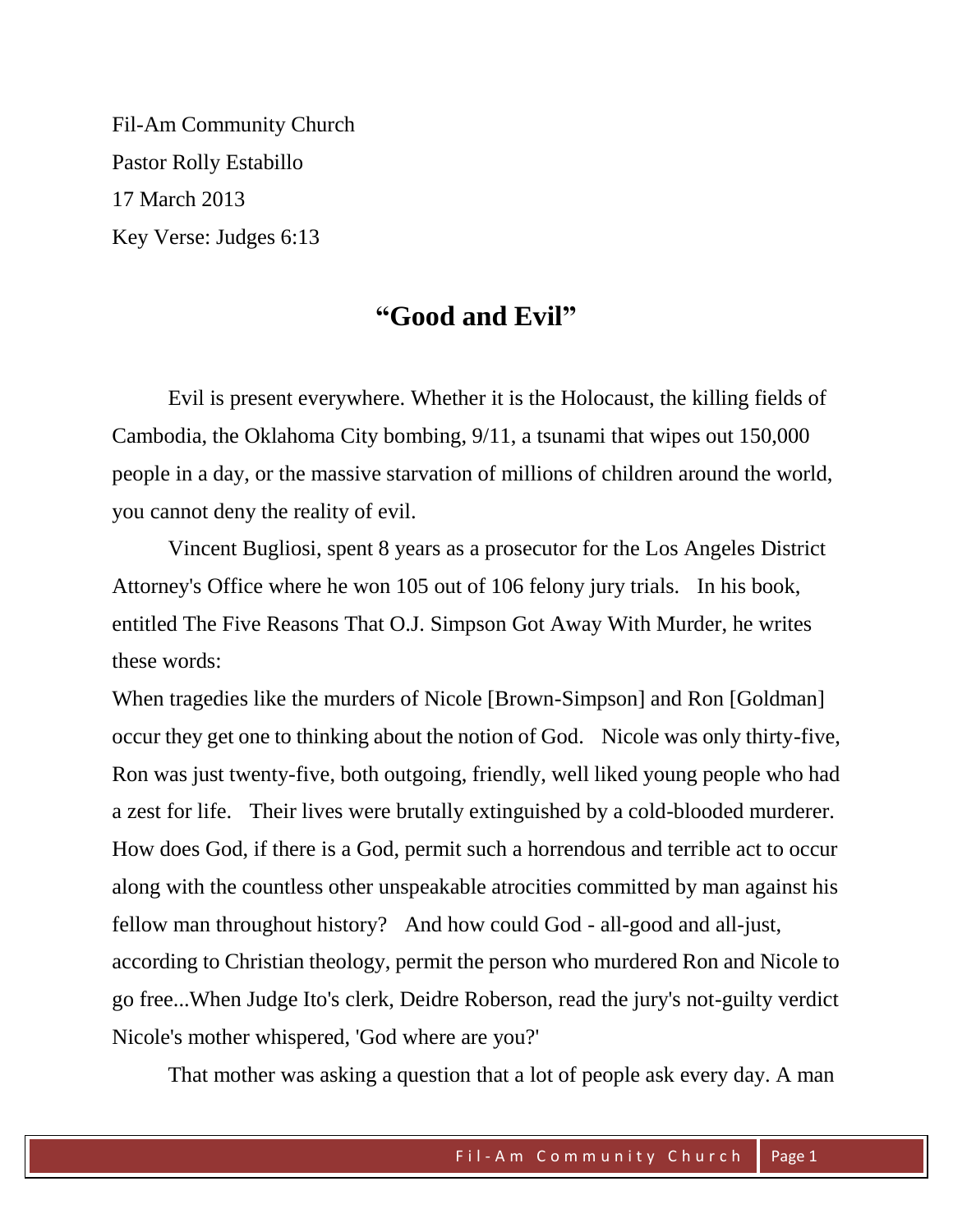named Gideon asked this very question thousands of years ago when facing the famine, terrorist attacks, and killing of his own people he said, and let me quote from the verse we read earlier:

*"...if the Lord is with us, why has all this happened to us?"* (Judges 6: 13, NIV)

George Barna was once commissioned to inquire of people what one question they would ask of God if they had the opportunity. By an overwhelming majority, the most urgent question was this - "Why is there so much suffering in the world?"'

The problem arises because of what we, as Christians, believe about God and about evil. We believe in four things:

God exists God is all-good God is all-powerful

Evil exists

Here is where the problem comes--how can the last statement be reconciled with the other three? If God exists and if he is a really good God why would he allow evil to exist? Similarly, if evil exists then maybe he is not a good God because he is not concerned about people who are suffering. Another set of question is if God exists and he is all-powerful why doesn't he stop evil in this world? On the other hand, if evil exists then maybe he is not really all-powerful because he is powerless to stop it.

It is the last statement that was the premise of a book written several years back by Rabbi Harold Kushner. The book is "When Bad Things Happen to Good People", do you remember that? It even became a bestseller. Kushner's answer was evil exists because God is powerless to stop it although he is a good God. That's not biblical, of course. Again, as Christians we believe the Bible says that God exists, he is all-good and all-powerful. So now, how do you square an all-good, all powerful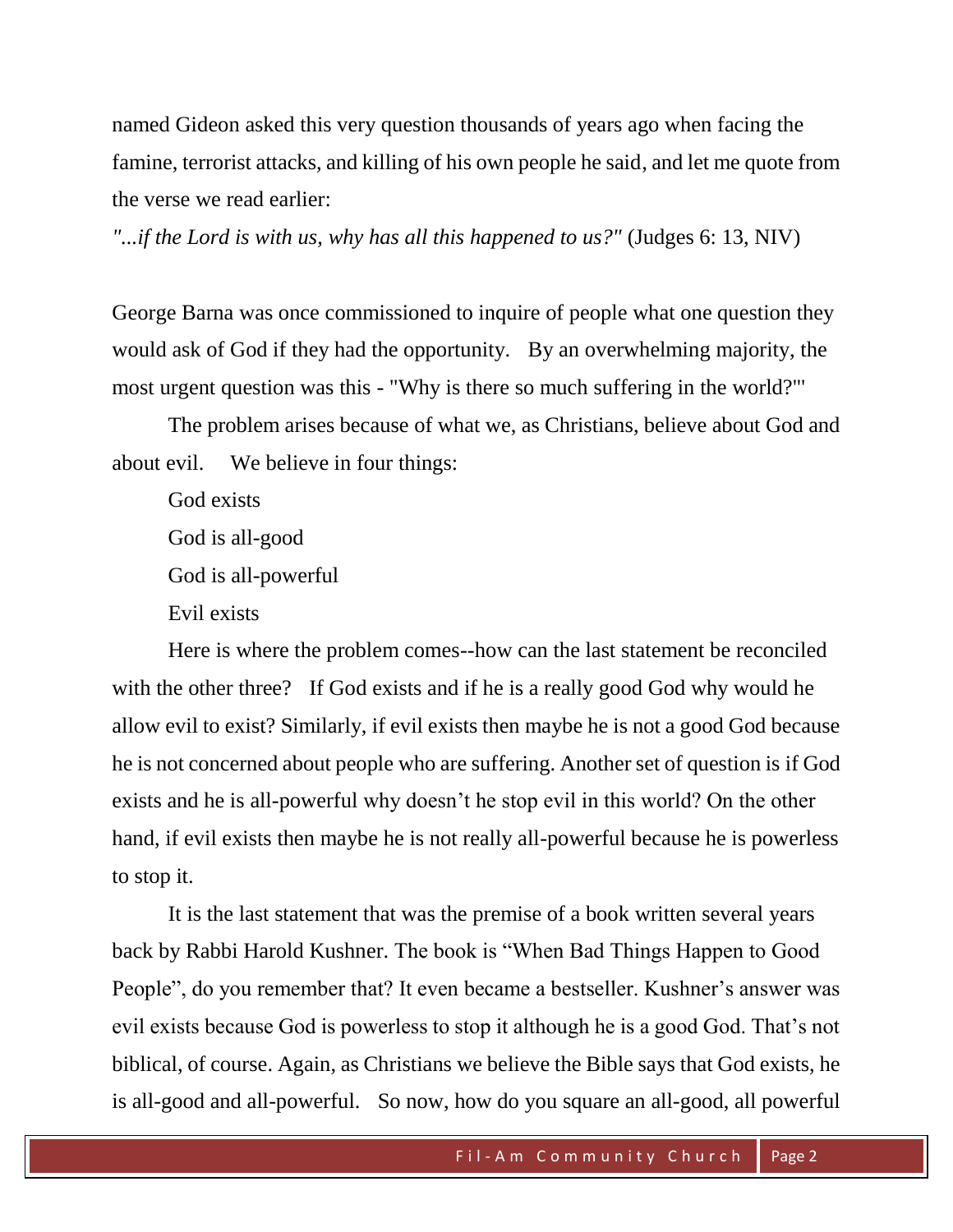God with the evil and suffering in the world?

I know that for many of you today, this is not just an academic question or just a theological issue. For you, this is where the rubber of reality has hit the road of your life. You've gone through pain. You've gone through the loss of a child. You've had suffering or you are going through illness.

You either know of someone or you are related to someone, who has either been murdered or committed suicide and you are searching for answers. I want to confess that I can't stand up here today and give you the perfect answer from God on this issue, because the perfect answer really doesn't exist. I can give us some biblical answers to these hard questions that can help us not only understand the problem of evil, but even experience victory when it comes our way.

There is one thing I can say dogmatically about evil and it is this –

## **I. God is not the author of evil and suffering.**

So often you hear the question, "Why didn't God create a world where there was no evil and suffering in the first place?" The answer to that is - He did. Genesis 1:31 says,

*"God saw all that He had made and behold it was very good.*" (Genesis 1:31, NASB)

So the question is - if God is not the author of evil and suffering and if what He created is good, then where did all of this evil and suffering come from in the first place?

In the beginning there was no evil, no pain, no sorrow, no suffering, and no death and yet today the world is soaked with all of these things. What brought these things about? The Bible very plainly states that everything went south the moment that Adam and Eve used their God-given free will to choose to disobey Him.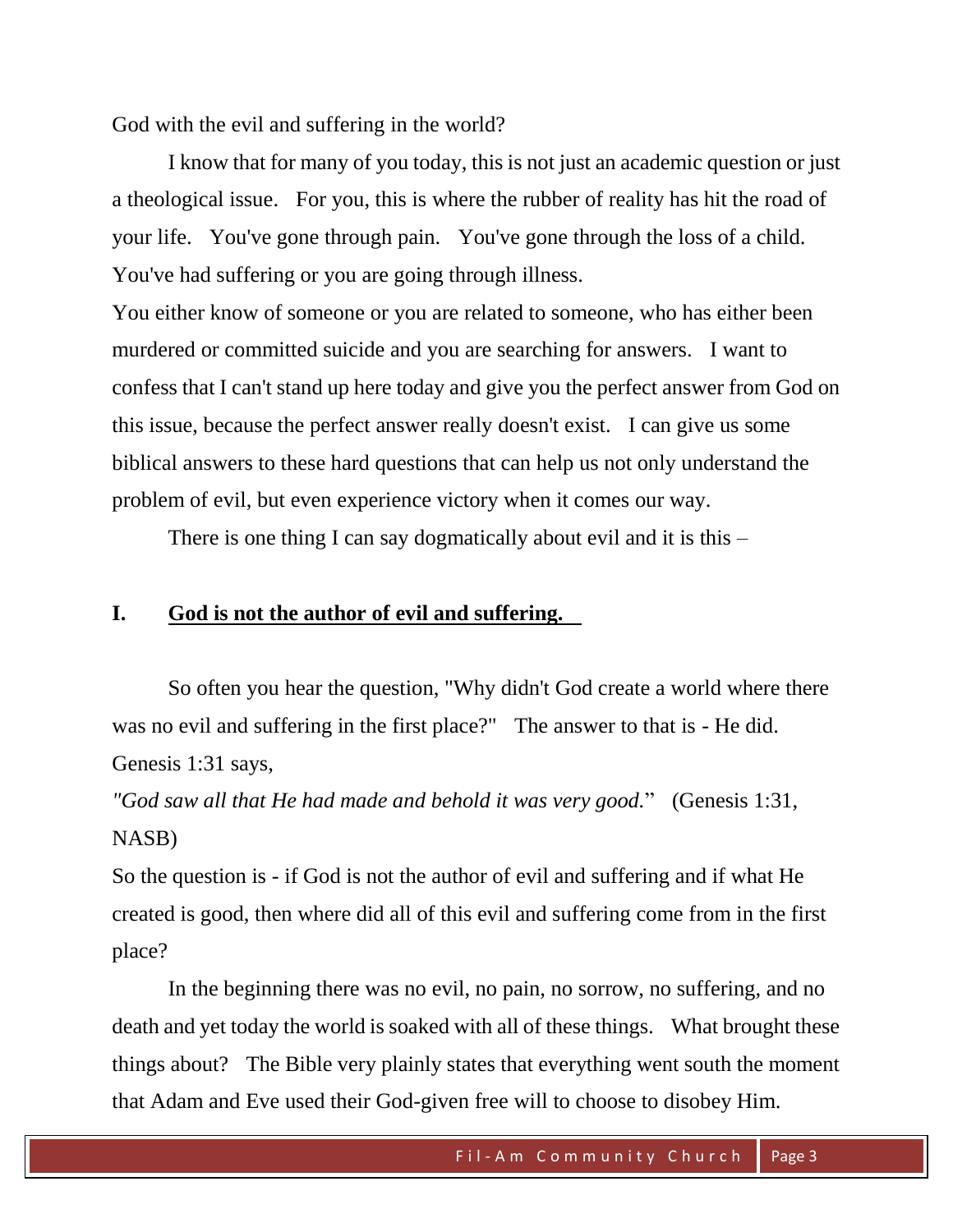*"Now the serpent was more crafty than any beast of the field which the LORD God had made. And he said to the woman, 'Indeed, has God said, 'You shall not eat from any tree of the garden?' The woman said to the serpent, 'From the fruit of the trees of the garden we may eat; but from the fruit of the tree which is in the middle of the garden', God has said, 'You shall not eat from it or touch it, or you will die.' The serpent said to the woman, 'You surely will not die! For God knows that in the day you eat from it your eyes will be opened, and you will be like God, knowing good and evil.' When the woman saw that the tree was good for food, and that it was a delight to the eyes, and that the tree was desirable to make one wise, she took from its fruit and ate; and she gave also to her husband with her, and he ate."* 

(Genesis 3:1-6 NASB)

In this one incident, in the very beginning, we see where all the problems of life can be traced. If you go on to read Genesis three and four you will find the reason why childbirth is so painful to women and the reason why people murder one another and even the reason why tsunamis and earthquakes erupt to wreak havoc on the human race is because of sin.

Ever since Adam and Eve sinned a sin nature has been passed on to every man and every woman who has ever been born. That is why you have to teach kids to be good because doing bad is natural to them. You have to teach kids to be sharing their toys, because being selfish is natural to them. We all have that sinful nature that causes us to do evil and experience suffering.

Sin not only corrupted the heart of the human race, it corrupted the physical world that we live in. Genesis 3:18 says,

*"Because of sin, nature was corrupted and thorns and thistles entered into the world."* (Genesis 3:18, LB)

Romans 8:20 says,

*"Against its will, everything on earth was subjected to God's curse."* (Romans 8:20,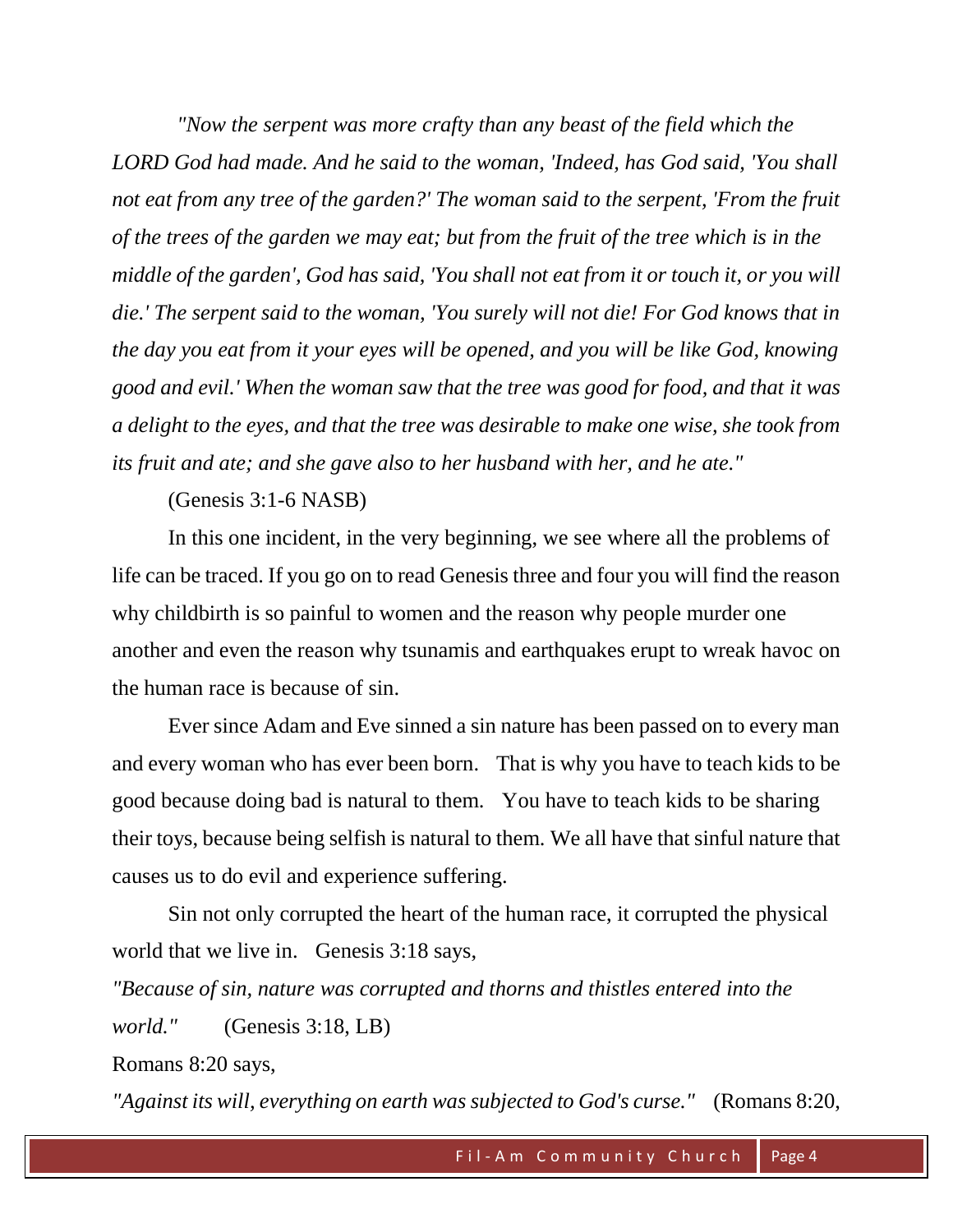NLT)

Though it may sound simplistic and even a cop-out to some, the root problem of all evil and suffering is the sin of the human race. Someone has estimated that 95% of the suffering in this world is the result of sin in the lives of ourselves or other people.

I am not trying to make light of the problem, but I can kind of illustrate it this way with something I read recently:

In the beginning God populated the earth with broccoli, cauliflower, spinach, green, yellow and red vegetables of all kinds so Man and Woman would live long and healthy lives. Then using God's great gifts, Satan created Ben and Jerrys and Krispy Kreme Donuts and Satan said, "Do you want chocolate with that?"

And Man said, "Yes!" and Woman said, "And another one with sprinkles!" and they gained ten pounds.

Then God created the helpful yogurt that woman might keep the figure that man found so fair. Satan brought forth white flour from the wheat and sugar from the cane and combined them. Woman went from a size 2 to a size 12, so God said, "Try my fresh green salad."

And Satan presented thousand island dressing and garlic toast on the side and Man and Woman unfastened their belts as they continued to eat all that the Devil laid before them.

God then said, "I have sent you heart healthy vegetables and olive oil in which to cook them" and Satan brought forth deep fried fish and chicken fried steak so big it needed its on platter. Man gained more weight and his cholesterol went through the roof.

God then brought running shoes so that His children might lose those extra pounds and Satan gave cable t.v. with a remote control, so Man would not have to toil changing the channels. Man and Woman laughed and cried before the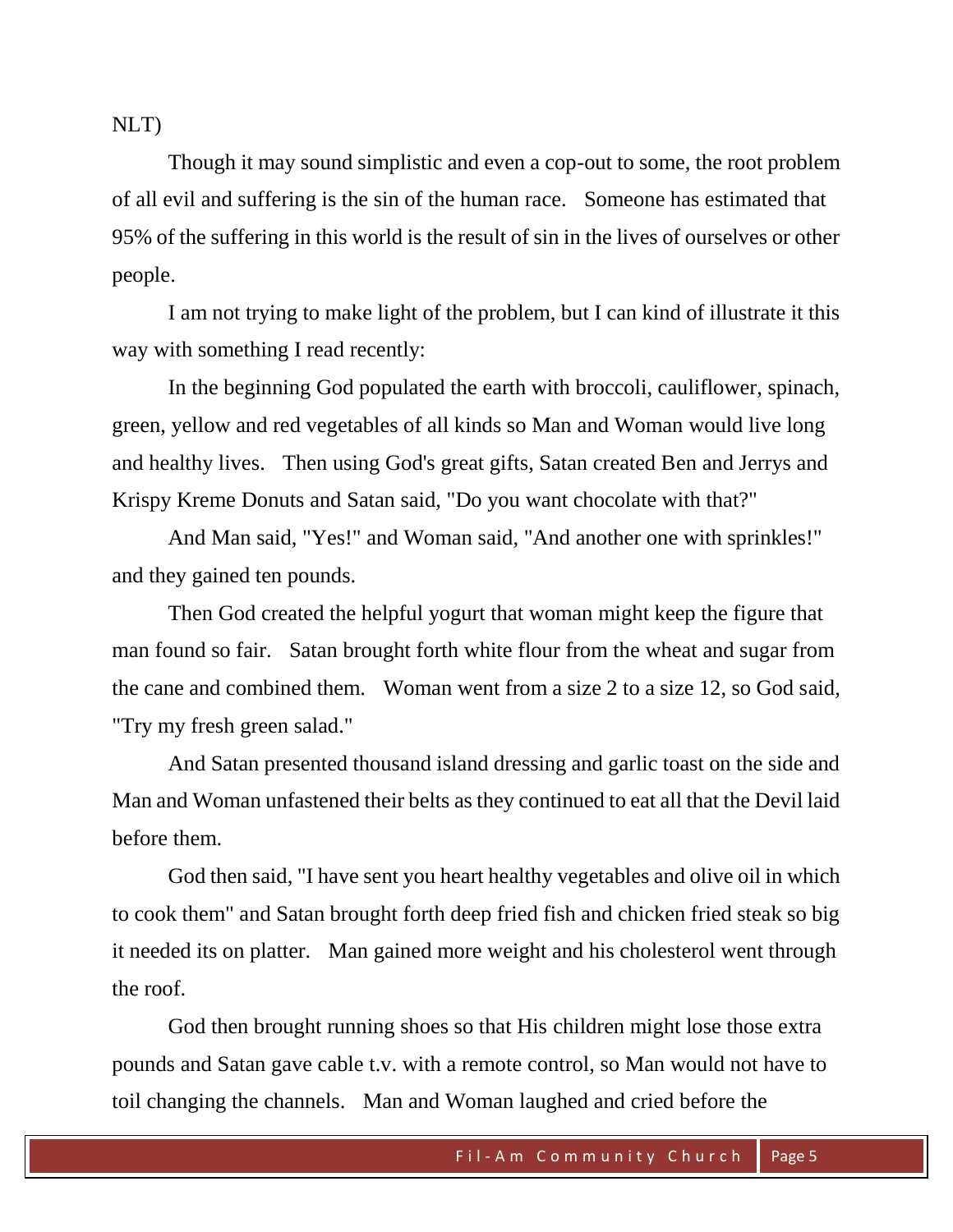flickering light and gained more pounds.

Then God brought forth the potato, naturally low in fat and brimming with nutrition and Satan peeled off the healthful skin, sliced the starchy center into chips and deep fried them and Man gained still more pounds.

God then gave lean beef, so that Man might consume few calories and still satisfy his appetite and Satan created McDonalds and its  $99\hat{A}\varphi$  double cheese-burger. Satan then said, "You want fries with that?"

Man replied, "Yes and super-size them!" Satan said, "It is good."

Man went into cardiac arrest. God sighed and created quadruple by-pass surgery and Satan created HMOs.

Funny? Yes, but it makes the point. If you want to know why there is such evil and suffering in the world, all you have to do is look in the mirror, but that still raises an even greater question –

#### **II. Why Do Evil And Suffering Exist?**

There are three types of evil that exists in the world that we see every day. There is moral evil which is evil committed by willing people that cause such things as: war, crime, cruelty, discrimination, racism, suicide bombings and injustice.

There is natural evil that involves such things as: hurricanes, tsunamis, flood, earthquakes, and so forth.

Then there is social evil which are things such as poverty, hunger, and homelessness. The question that literally roars in the minds of those who suffer from these things is, "Why?" Why did my little girl die of cancer? Why did my son die in that automobile accident? Why did I get cancer at such an early age? Why did God allow me to be molested as a child?

Don't feel bad if you find yourself asking those questions, because those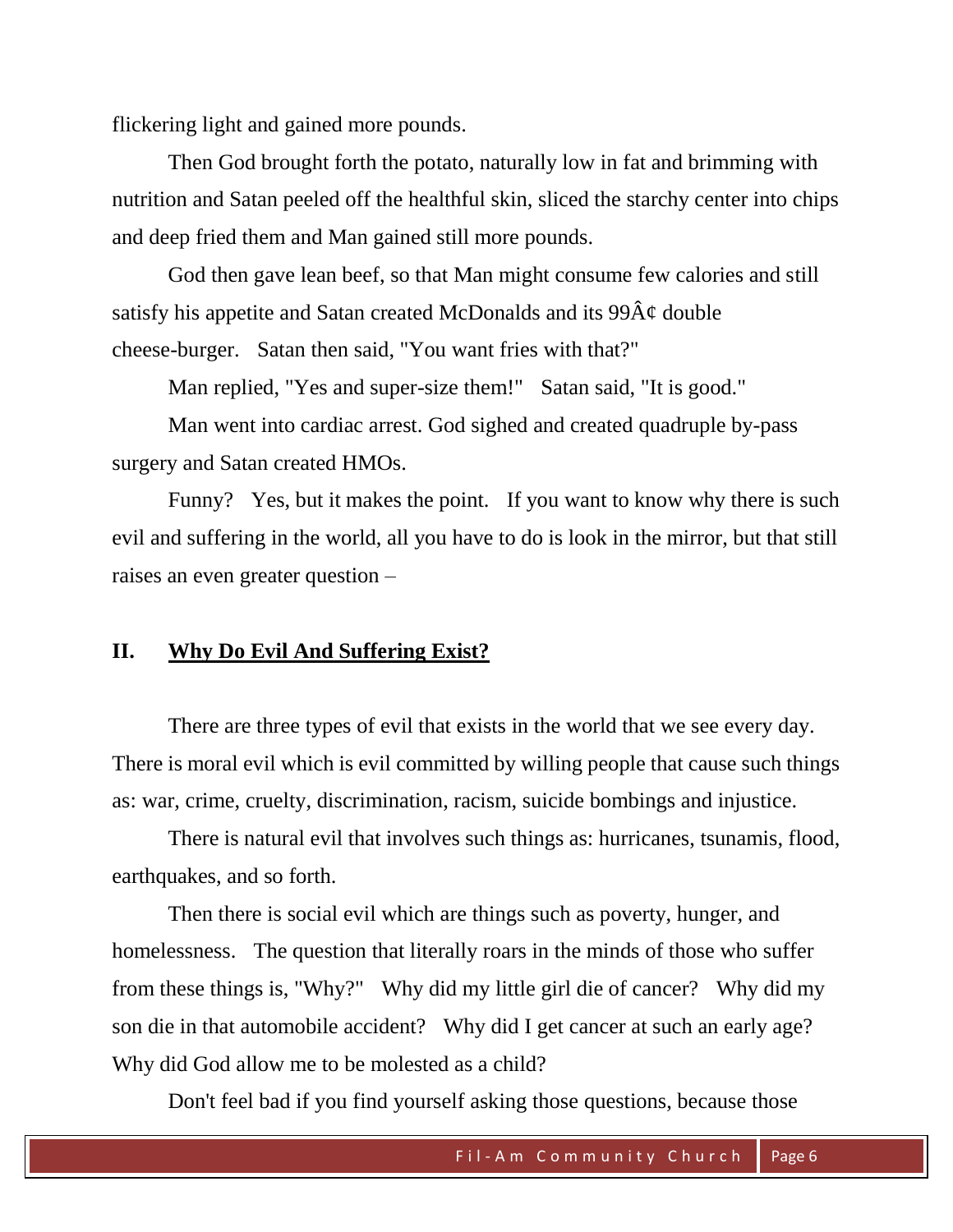questions are as old as the human race. Everybody knows about Job and how Job suffered and Job screamed out the same question.

*"Why did I not perish at birth, and die as I came from the womb? Why were there knees to receive me and breasts that I might be nursed? For now I would be lying down in peace; I would be asleep and at rest with kings and counselors of the earth, who built for themselves places now lying in ruins, with rulers who had gold, who filled their houses with silver. Or why was I not hidden in the ground like a stillborn child, like an infant who never saw the light of day?"* (Job 3:11-16, NIV)

I am going to tell you something that will probably disturb you, but it is the truth nonetheless. **Nobody fully, finally and totally knows the answer to the "why?" question.**

I know that is a real problem for us, because we live in a "the public has the right to know" generation. We live in a society that demands an explanation for anything and wants to be informed on everything. We think that just like the Federal Agencies in the U.S. Government that God ought to operate under the Freedom Of Information Act (FOIA) and has to disclose any information we want at any time to any question that we might have.

It is interesting that every time tragedy strikes, we call God on the carpet and demand that He explain Himself and He had better have a good reason for doing what He did. I hate to tell you this and you are not going to like it, but it is true: because God is God, He doesn't need to explain His actions to anyone and He doesn't owe anyone an explanation.

For thirty-seven chapters of the Book of Job, except for talking to Satan himself, God is totally silent. He never tries to defend any of his actions. Then Job demands an explanation as to why he has suffered He asks Job one question that ends every other question.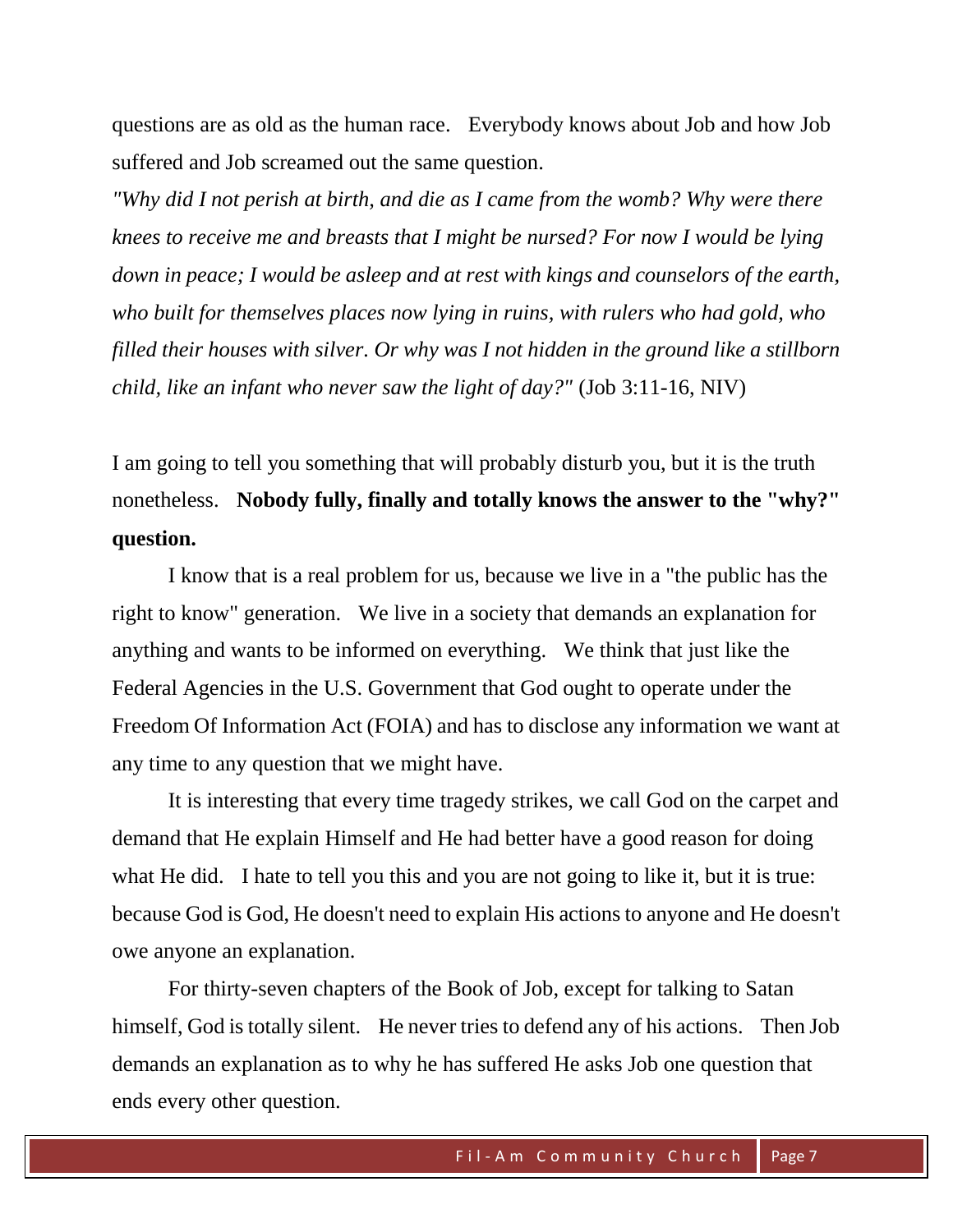*"Where were you when I laid the foundations of the earth? Tell Me, if you have understanding."* (Job 38:4, NKJV)

What He said to Job in effect was this. "You wouldn't even be here trying to ask me a question if I hadn't decided to create you to begin with."

Yet, even though God does not owe us an explanation, I will try to give you at least a partial explanation. It comes down simply to the free will of human beings.

One of the things that make men and women morally responsible is freedom. We have a choice about what we do. When God created every one of us, He created us with the capacity to either choose to love Him or choose not to;

to choose to follow Him or choose not to; to choose to believe in Him or choose not to; but with that freedom of choice comes the possibility of evil. To be free, you have not only the ability to choose good, but also the ability to choose evil. That doesn't make God responsible for evil; it makes us responsible. He created the fact of freedom. We perform the acts of freedom. He made evil possible. We make evil actual.

In that sense, God is pro-choice. The only way that God could create a world with free will is to also create a world with a potential for evil and suffering. God loves us so much and wants us to love Him so much, that rather than make us into robots, He made us into real people with real choices that can either be choices for good or choices for bad. All of this leads still to another question.

### **III. What Purpose Do Evil And Suffering Serve?**

There are some people who say because of evil, the concept of God doesn't make any sense. You cannot reconcile a good God with bad evil. If you think about it, really the opposite of that is true. It is not because of evil that God doesn't make any sense. It is because of God that we can make sense of evil. How do we do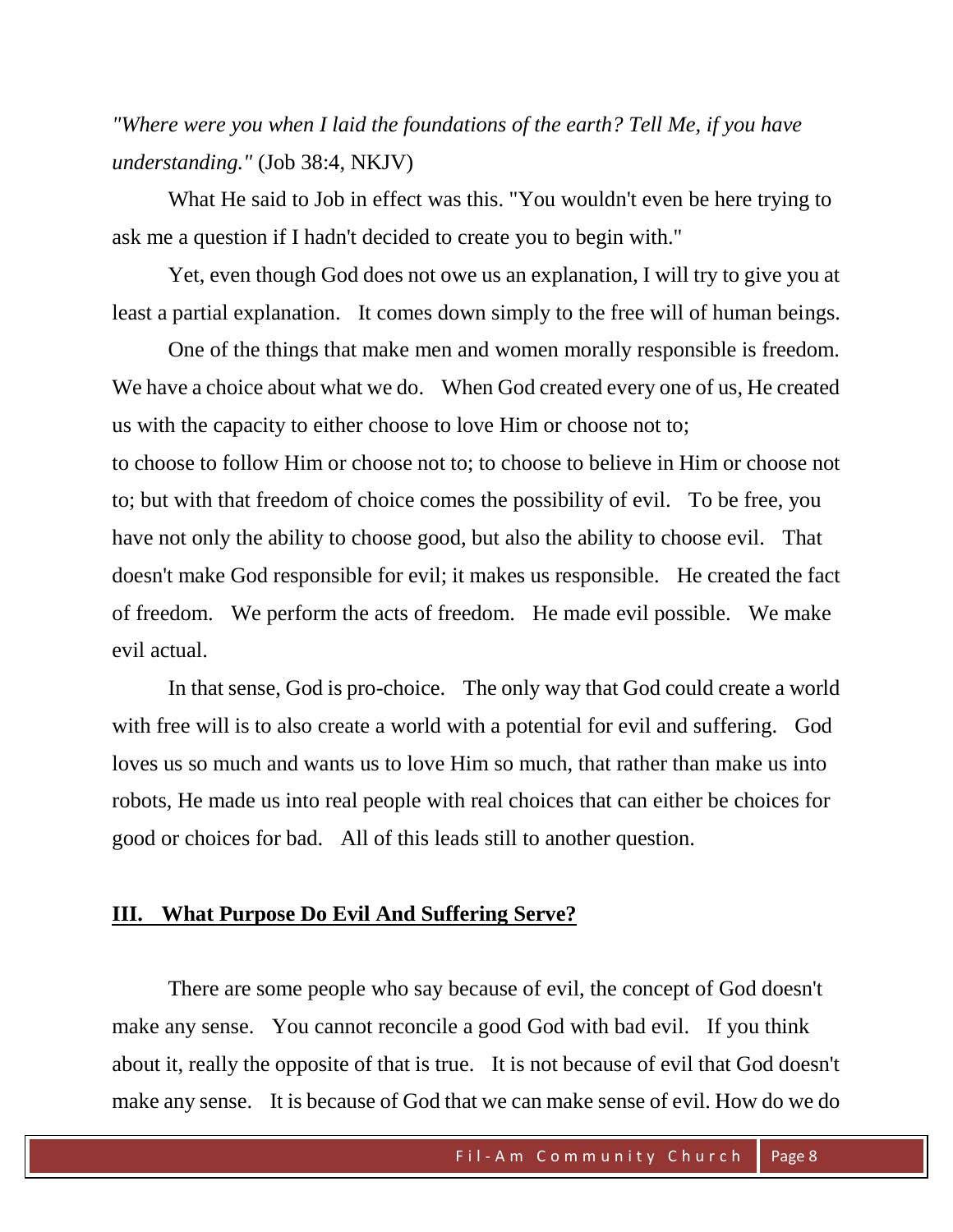that? By remembering this truth: "God is so good and God is so great, He can take the negative of evil and turn it into the positive of good." God is the only one who can give a purpose and a meaning to evil and suffering.

How does God do this? By keeping a promise He made in Romans 8:28. *"And we know that God causes all things to work together for good to those who love God, to those who are called according to His purpose."* (Romans 8:28, NASB)

God has promised that He can take the worst circumstances that come into our lives and cause good to come out of it if we are committed to His will and His purpose.

Take for example the problem of pain. There is good in pain, because pain can give us warning of an even greater evil. Pain teaches us not to touch a hot pan. Our built in nerve endings detect pain so we won't continue to hold a hot pan if we pick it up. Many times it is a small pain that can lead you to go to the doctor to discover a bigger problem that would have killed you had it not been discovered.

God also uses pain and suffering to sharpen our character, to help us become more like Christ. Romans 5:3 says,

*"And not only this, but we also exult in our tribulations, knowing that tribulation brings about perseverance."* (Romans 5:3, NASB)

We all know this is true. Virtues like character, perseverance and determination are only formed and strengthened through adversity, never in prosperity. I've told you before that God's purpose for those of us who follow Him is not to make us happy: it is to make us more like Jesus Christ.

Then, God uses evil and suffering not to drive people away from Him, but to draw people to Him.

*"For God can use sorrow in our lives to help us turn away from sin and seek salvation. We will never regret that kind of sorrow.."* (II Corinthians 7:10, NLT) All of us have known people who in times of health and happiness didn't give a rip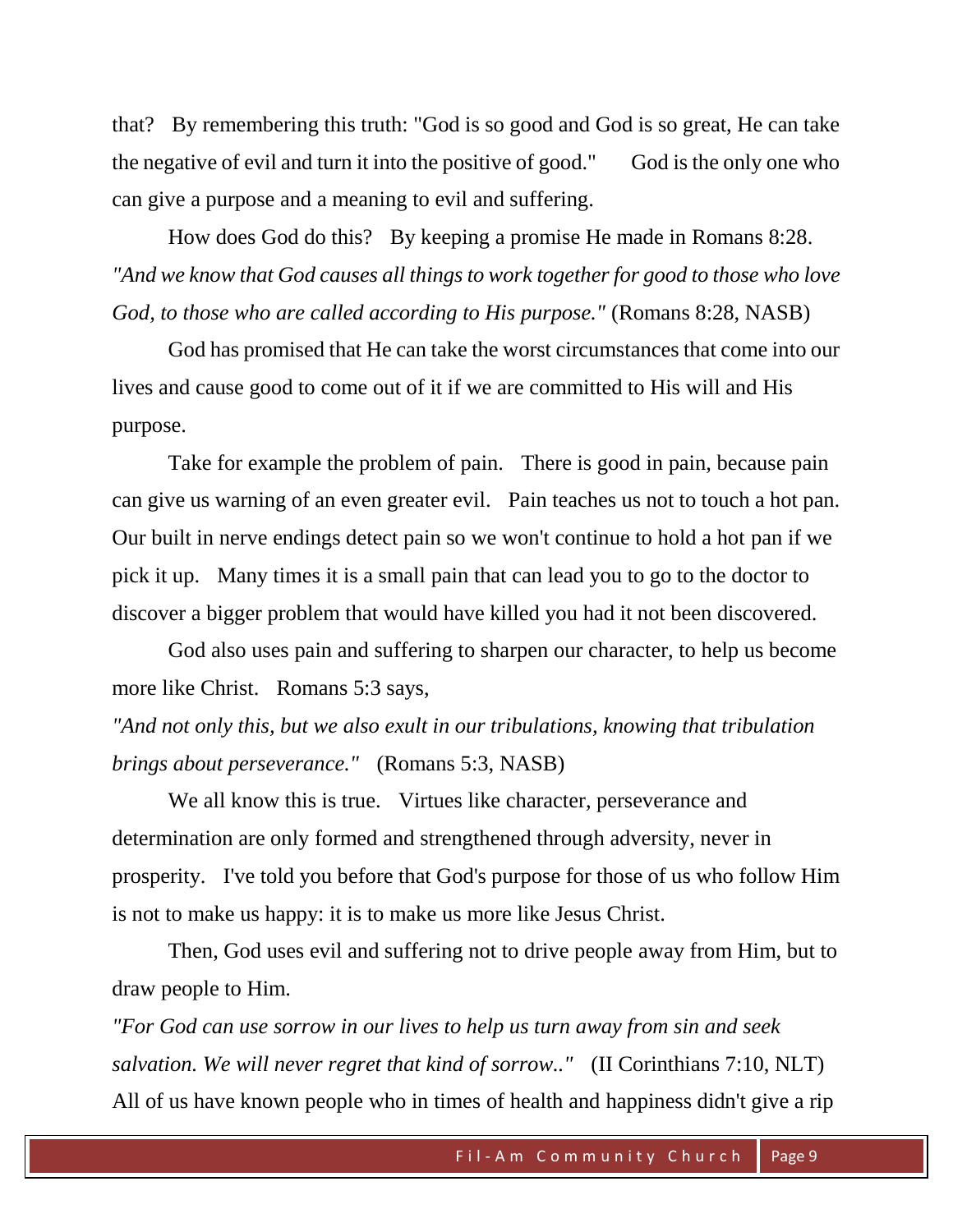about God, but when tragedy came into their life or sickness or sorrow, God used that to break them so that they would come to Him.

If you still don't believe God can take a negative and turn it into a positive, then let me give you what I call "exhibit a." The reason I know that God can take the absolutely worst thing that ever happens in your life and bring out of it some of the best things that can ever happen in your life is because God took the absolutely worse thing that ever happened in the history of the world and created the very best thing that ever happened in the history of the world. What do I mean? I mean the death of His own Son, Jesus Christ.

God took the worst thing that has ever happened in history which was the death of the innocent Son of God on the cross, and turned it into the best thing which could ever happen which is the opportunity for salvation and the chance to receive eternal life. God took the very worst thing and brought out of it, the very best thing. I ask you, "How can you not say in your individual life God can't take whatever circumstances you go through and create something good from them?" If He can do that with the death of His own Son, can He not do that with any evil or suffering that comes in to your life? All which leads to the greatest question which is  $-$ 

## **IV. When I Experience Evil And Suffering How Should I Respond?**

There is only one way you can respond to evil and suffering so that you not only cope with it, but you get victory in it. I promise you upfront it is not easy, but it is the only thing that works - TRUST. I told you before that every time sorrow, pain, suffering or death comes your way, God is asking you this question, "Do you trust Me or not?" As parents we have had to do things with our children like taking them to the dentist or to a doctor when they saw no good from it at all but they had to trust we were doing what was best for them. Just so there are times we have to trust